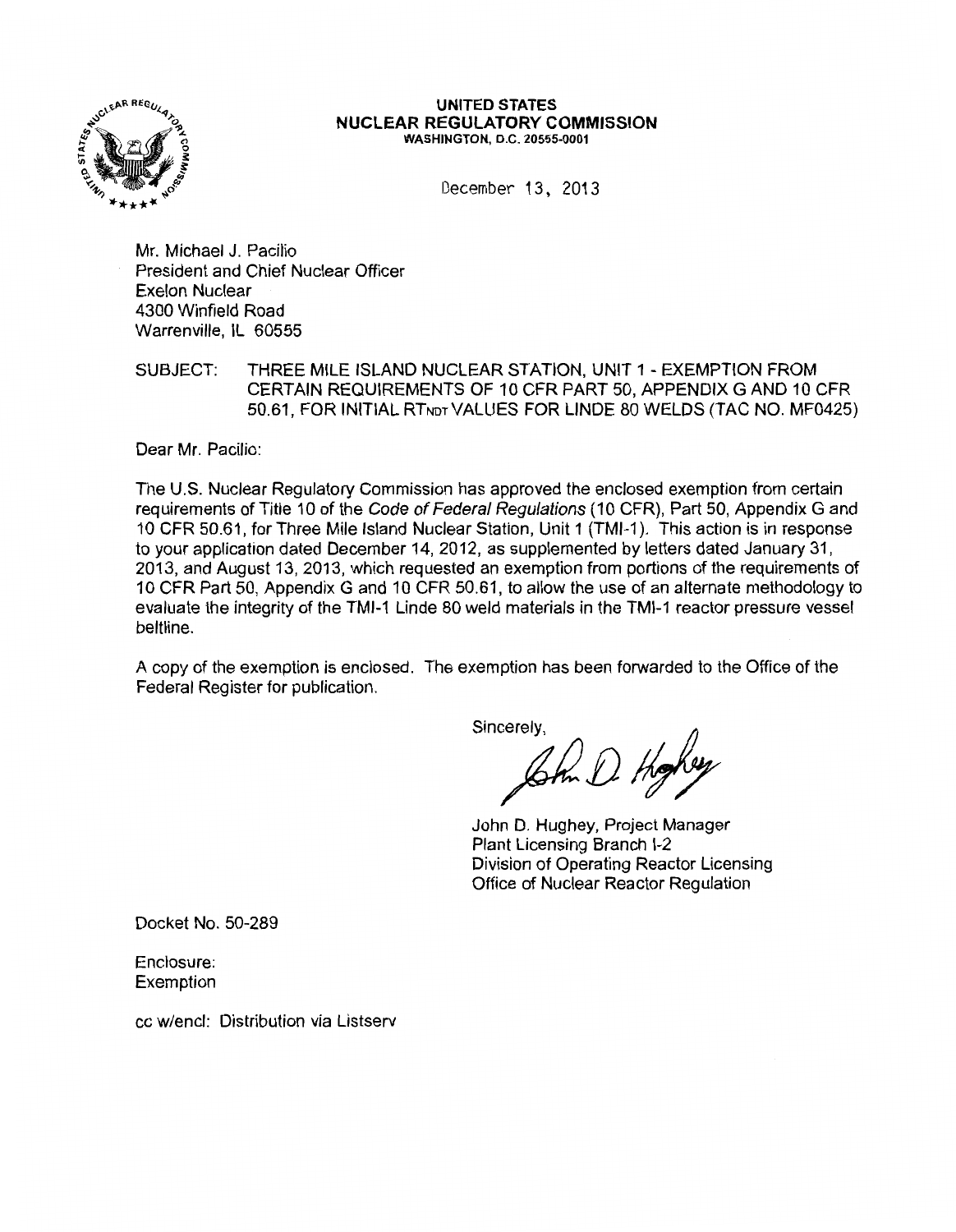# **NUCLEAR REGULATORY COMMISSION [Docket No. 50-289; NRC-2013-XXXX] Exelon Generation Company, LLC Three Mile Island Nuclear Station, Unit 1; Exemption**

# 1.0 BACKGROUND

Exelon Generation Company, LLC (Exelon, the licensee) is the holder of Renewed Facility Operating License No. DPR-50, which authorizes operation of the Three Mile Island Nuclear Station, Unit 1 (TMI-1 ). The license provides, among other things, that the facility is subject to all rules, regulations, and orders of the Nuclear Regulatory Commission (NRC, the Commission) now or hereafter in effect.

The facility consists of a single pressurized-water reactor located in Dauphin County, Pennsylvania.

## 2.0 REQUEST/ACTION

Title 10 of the Code of Federal Regulations (10 CFR), Part 50, Appendix G, "Fracture Toughness Requirements," specifies fracture toughness requirements for ferritic materials of pressure-retaining components of the reactor coolant pressure boundary of light water nuclear power reactors to provide adequate margins of safety during any condition of normal operation, including anticipated operational occurrences and system hydrostatic tests, to which the pressure boundary may be subjected over its service lifetime. Section 50.61, "Fracture toughness requirements for protection against pressurized thermal shock [PTS] events," provides fracture toughness requirements for protection against PTS events. By letter dated December 14, 2012, (Agencywide Documents Access and Management System (ADAMS)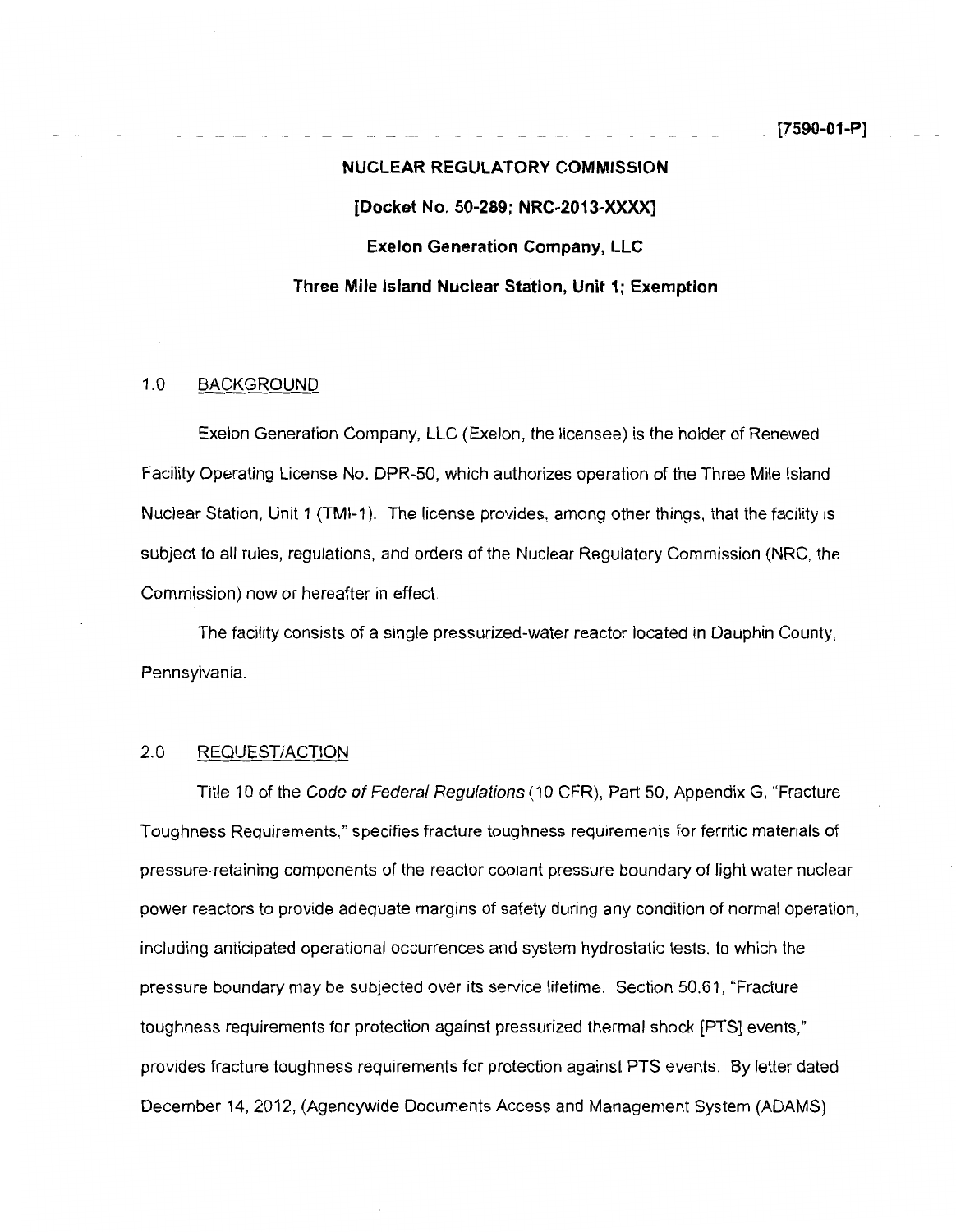Accession No. ML 12353A319), as supplemented by letters dated January 31, 2013, and August 13, 2013, (ADAMS Accession Nos. ML 13032A312 and ML 13232A214, respectively), Exelon proposed exemptions from portions of the requirements of 10 CFR Part 50, Appendix G and 10 CFR 50.61, to revise certain TMI-1 reactor pressure vessel (RPV) initial (unirradiated) properties using AREVA Non-Proprietary Topical Report (TR) BAW-2308, Revisions 1A and 2A, "Initial  $RT<sub>NOT</sub>$  [nil-ductility reference temperature] of Linde 80 Weld Materials."

The licensee requested an exemption from portions of 10 CFR Part 50, Appendix G, to replace the required use of the existing Charpy V-notch  $(C_v)$  and drop weight-based methodology and allow the use of an alternate methodology to incorporate the use of fracture toughness test data for evaluating the integrity of the TMI-1 Linde 80 weld materials in the RPV beltline. This request for exemption is based on the use of the 1997 and 2002 editions of American Society for Testing and Materials (ASTM) Standard Test Method E 1921 (ASTM E 1921), "Standard Test Method for Determination of Reference Temperature  $T_0$ , for Ferritic Steels in the Transition Range," and American Society for Mechanical Engineering (ASME), Boiler and Pressure Vessel Code (Code), Code Case N-629, "Use of Fracture Toughness Test Data to Establish Reference Temperature for Pressure Retaining Materials, Section Ill, Division 1, Class 1." Specifically, 10 CFR 50, Appendix G(II)(D)(i), requires that the nil-ductility reference temperature  $(RT<sub>NOT</sub>)$  be evaluated according to the procedures in the ASME Code, Section III, Division 1, "Rules for Construction of Nuclear Power Plant Components," Paragraph NB-2331, "Material for Vessels." These procedures require the use of a methodology based on drop weight tests (NB-2331(a)(1)) and  $C_v$  test data (NB-2331(a)(2)). In addition, 10 CFR Part 50, Appendix G,(I)(A) requires the use of methods equivalent to Appendix G to ASME Section XI, Division 1, "Rules for lnservice Inspection of Nuclear Power Plant Components," which specifies

------------------ ------~---------------- ------- ---------- \_\_\_\_\_\_ -\_Z\_-\_ \_\_ --- ---- -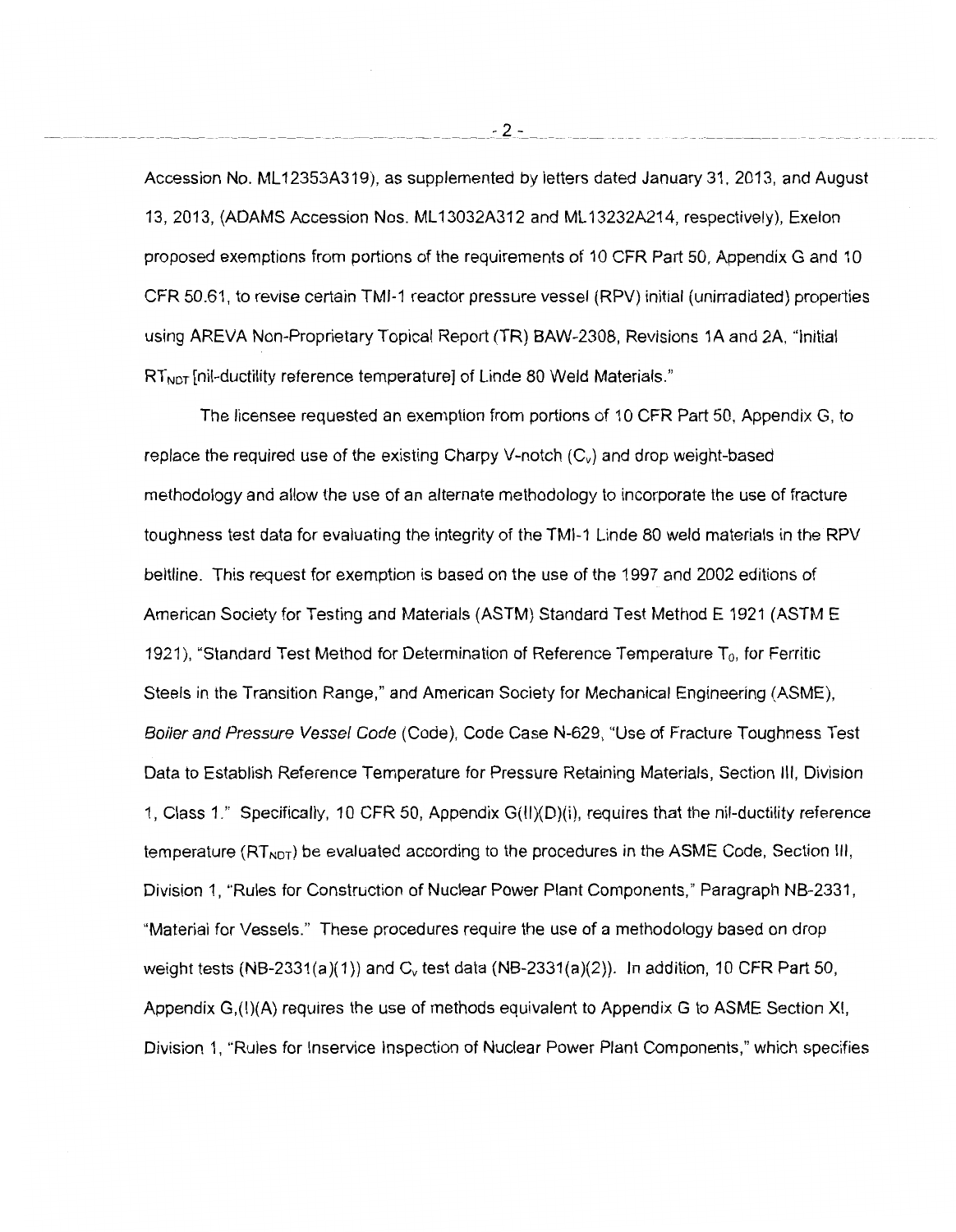the use of values that have been determined using  $C_v$  and drop weight tests described above. Therefore, an exemption from portions of 10 CFR Part 50, Appendix G, is required.

The licensee also requested an exemption from portions of 10 CFR 50.61 to use an alternate methodology to allow the use of fracture toughness test data for evaluating the integrity of the TMI-1 RPV Linde 80 beltline welds based on the use of the 1997 and 2002 editions of ASTM E 1921 and ASME Code Case N-629. Similar to the above, 10 CFR 50.61(a)(5) requires that the initial (unirradiated)  $RT_{NDT}$ , be evaluated according to the procedures in the ASME Code, Section Ill, Division 1, Paragraph NB-2331. As stated previously, these procedures require the use of a methodology based on drop weight tests (NB- $2331(a)(1)$ ) and C<sub>v</sub> test data (NB-2331(a)(2)). Therefore, the exemption is required since the methodology for evaluating RPV material fracture toughness in 10 CFR 50.61 requires the use of the  $C_v$  and drop weight data to determine the initial  $RT_{NOT}$  for establishing the PTS reference temperature  $(RT<sub>PTS</sub>)$ .

## 3.0 DISCUSSION

Pursuant to 10 CFR 50.12(a), the Commission may, upon application by any interested person or upon its own initiative, grant exemptions from the requirements of 10 CFR Part 50 when: (1) the exemptions are authorized by law, will not present an undue risk to public health or safety, and are consistent with the common defense and security; and (2) special circumstances are present. The special circumstance that applies to these exemptions is consistent with 10 CFR 50.12(a)(2)(ii) in that the application of the regulations in this circumstance is not necessary to achieve the underlying purpose of the rules. This special circumstance allows the licensee an exemption from the use of the  $C_v$  and drop weight-based methodology required by 10 CFR Part 50, Appendix G and 10 CFR 50.61. These exemptions

----------------------------------------------------------- ----~.3\_- \_\_ - ------------------- ----------------------------------- --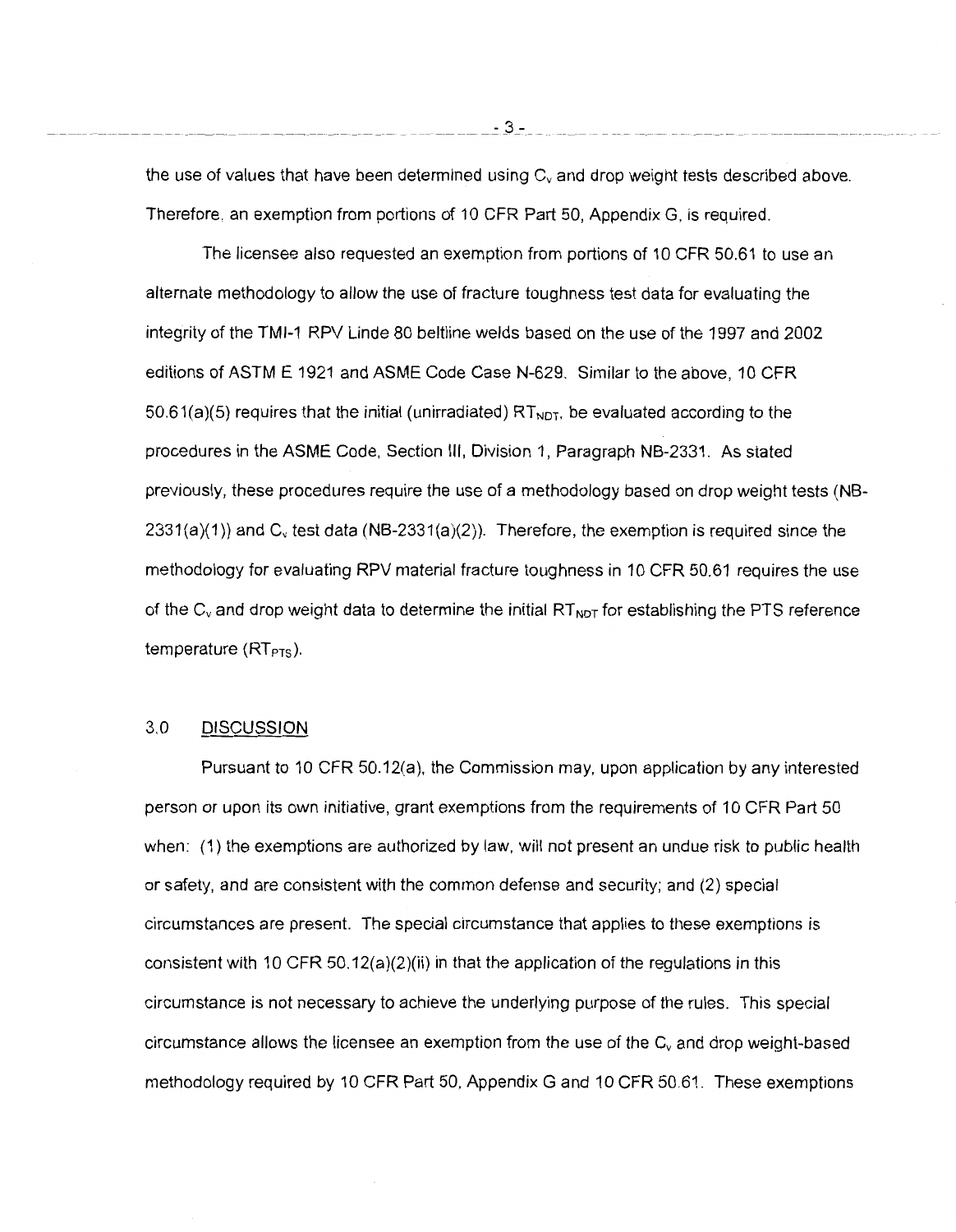only modify the methodology to be used by the licensee for demonstrating compliance with the requirements of 10 CFR Part 50, Appendix G and 10 CFR 50.61, and do not exempt the licensee from meeting any other requirement of 10 CFR Part 50, Appendix G and 10 CFR 50.61.

#### Authorized by Law

These exemptions would allow the licensee to use an alternate methodology to make use of fracture toughness test data for evaluating the integrity of the TMI-1 RPV Linde 80 beltline materials, and would not result in changes to operation of the plant. Section 50.60(b) of 10 CFR allows the use of proposed alternatives to the described requirements in 10 CFR Part 50, Appendix G, or portions thereof, when an exemption is granted by the Commission under 10 CFR 50.12. As stated above, 10 CFR 50.12(a) allows the NRC to grant exemptions from portions of the requirements of 10 CFR Part 50, Appendix G and 10 CFR 50.61. The NRC staff has determined that granting of the licensee's proposed exemptions will not result in a violation of the Atomic Energy Act of 1954, as amended, or the Commission's regulations. Therefore, the exemptions are authorized by law.

#### No Undue Risk to Public Health and Safety

The underlying purpose of Appendix G to 10 CFR Part 50 is to set forth fracture toughness requirements for ferritic materials of pressure-retaining components of the reactor coolant pressure boundary of light water nuclear power reactors to provide adequate margins of safety during any condition of normal operation, including anticipated operational occurrences and system hydrostatic tests, to which the pressure boundary may be subjected over its service lifetime. The methodology underlying the requirements of Appendix G to 10 CFR Part 50 is based on the use of  $C_v$  and drop weight data because of reference to the ASME Code, as previously described. The licensee proposes to replace the use of the existing  $C_{v}$  and drop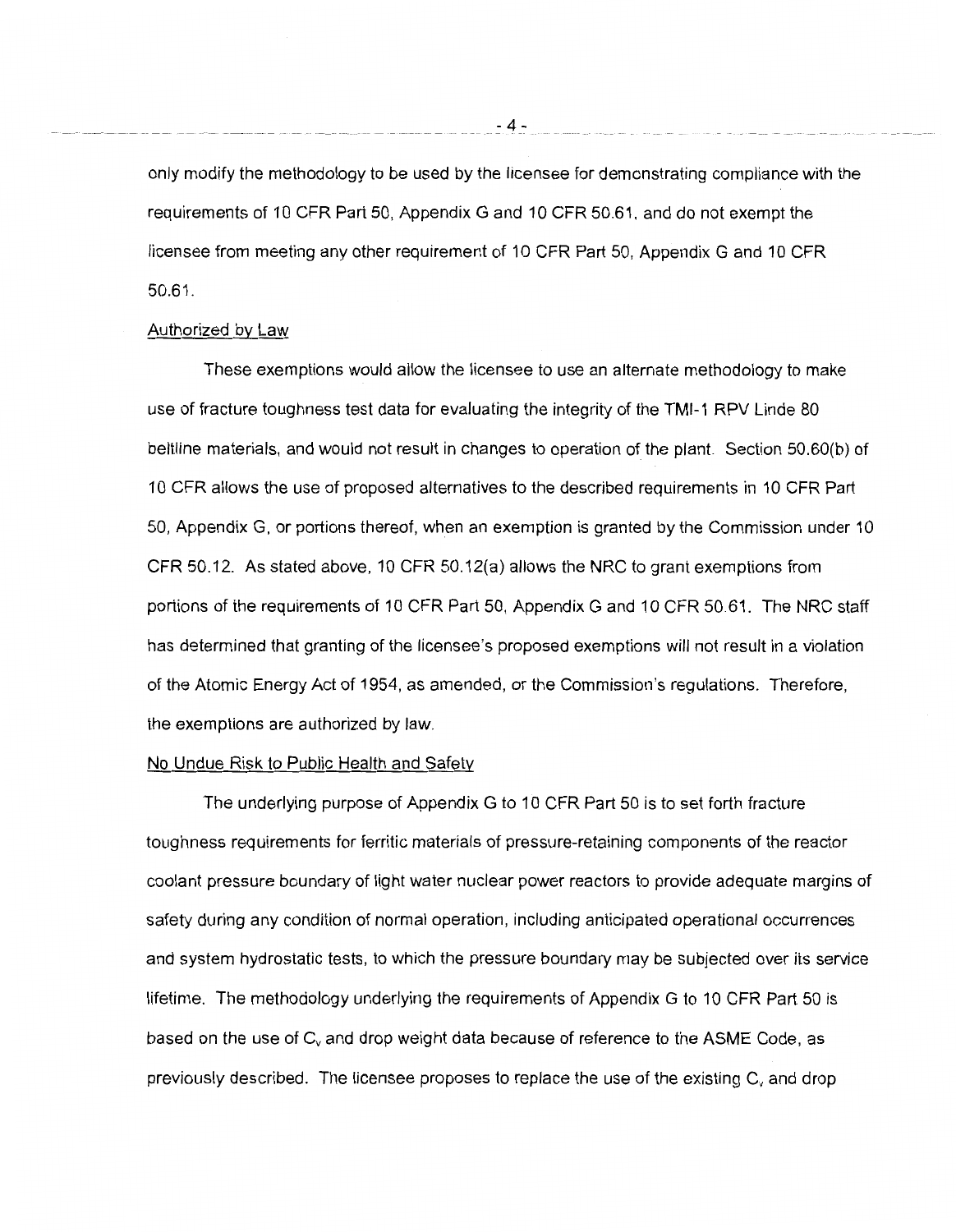weight-based methodology by a fracture toughness-based methodology to demonstrate compliance with Appendix G to 10 CFR Part 50.

The NRC staff has concluded that the requested exemption to Appendix G to 10 CFR Part 50 is justified based on the licensee utilizing the fracture toughness methodology specified in TR BAW-2308, Revisions 1A and 2A, within the conditions and limitations delineated in the NRC staff's safety evaluations (SEs), dated August 4, 2005, and March 24, 2008 (ADAMS Accession Nos. ML052070408 and ML080770349, respectively). The use of the methodology specified in the NRC staff's SEs will ensure that pressure-temperature limits developed for the TMI-1 RPV will continue to be based on an adequately conservative estimate of RPV material properties and ensure that the pressure-retaining components of the reactor coolant pressure boundary retain adequate margins of safety during any condition of normal operation, including anticipated operational occurrences. This exemption only modifies the methodology to be used by the licensee for demonstrating compliance with the requirements of 10 CFR Part 50, Appendix  $G(H)(D)(i)$  and 10 CFR Part 50, Appendix  $G(I)(A)$ , and does not exempt the licensee from meeting any other requirement of Appendix G to 10 CFR Part 50.

Based on the above information, no new accident precursors are created by allowing an exemption from the use of the existing  $C_v$  and drop weight-based methodology and the use of an alternative fracture toughness-based methodology to demonstrate compliance with Appendix G to 10 CFR Part 50; thus, the probability of postulated accidents is not increased. Also, based on the above information, the consequences of postulated accidents are not increased. Therefore, there is no undue risk to public health and safety associated with the proposed exemption to Appendix G to 10 CFR Part 50.

The underlying purpose of 10 CFR 50.61 is to establish requirements for evaluating the fracture toughness of RPV materials to ensure that a licensee's RPV will be protected from

- 5-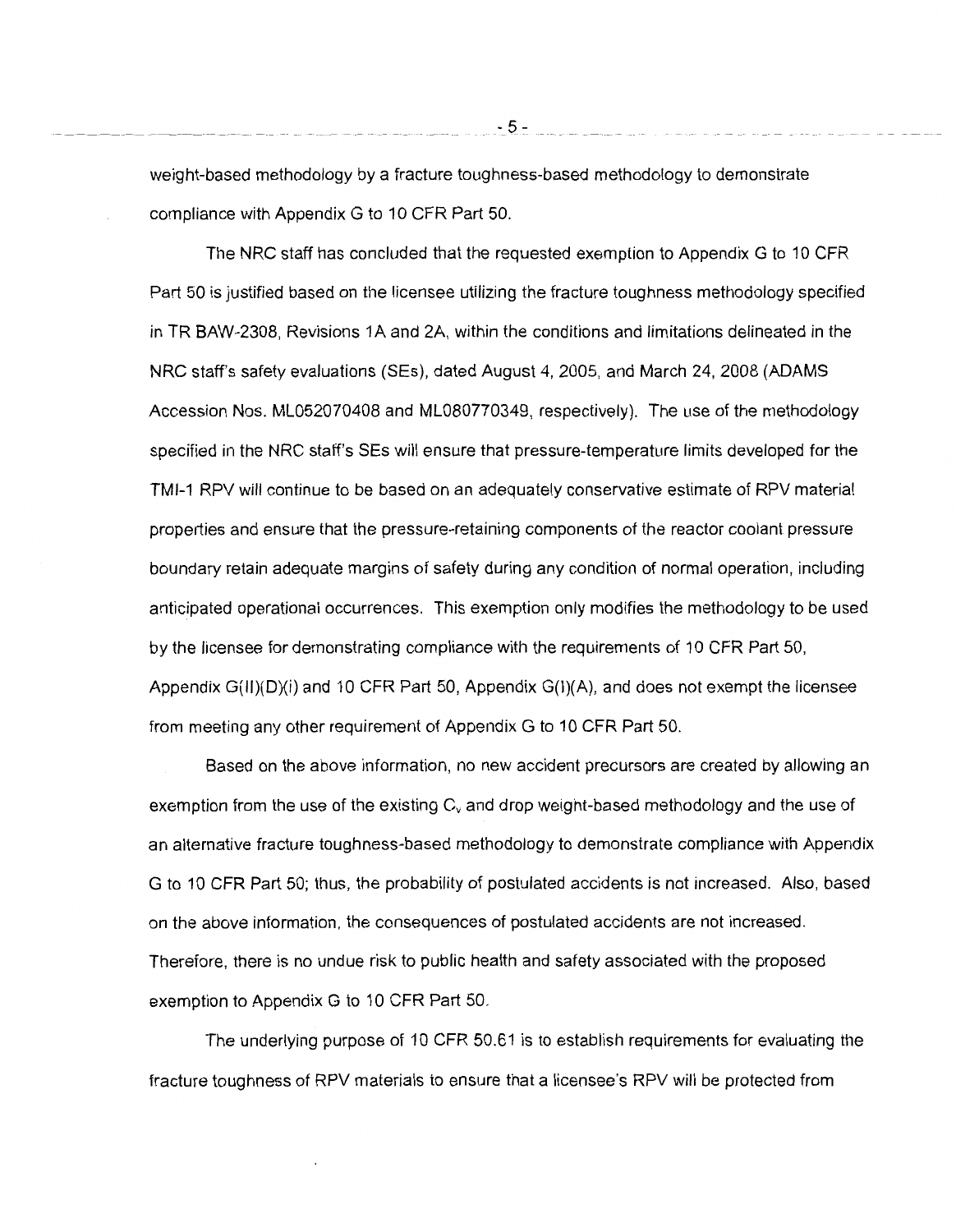failure during a PTS event. The licensee seeks an exemption from portions of 10 CFR 50.61 to use a methodology for the determination of adjusted/indexing reference temperatures. The licensee proposes to use ASME Code Case N-629 and the methodology outlined in its submittal, which are based on the use of fracture toughness data, as an alternative to the  $C_v$ and drop weight-based methodology required by 10 CFR 50.61 for establishing the initial, unirradiated properties when calculating  $RT_{PTS}$  values. The NRC staff has concluded that the exemption is justified based on the licensee utilizing the methodology specified in the NRC staff's SEs regarding TR BAW-2308, Revisions 1A and 2A, dated August 4, 2005, and March 24, 2008, respectively. This TR established an alternative method for determining initial (unirradiated) material reference temperatures for RPV welds manufactured using Linde 80 weld flux (i.e., "Linde 80 welds") and established weld wire heat-specific and Linde 80 weld generic values of this reference temperature. These weld wire heat-specific and Linde 80 weld generic values may be used in lieu of the  $RT_{NDT}$  parameter, the determination of which is specified by paragraph NB-2331 of Section Ill of the ASME Code. Regulations associated with the determination of RPV material properties involving protection of the RPV from brittle failure or ductile rupture include Appendix G to 10 CFR Part 50 and 10 CFR 50.61, the PTS rule. These requiations require that the initial (unirradiated) material reference temperature,  $RT_{NDT}$ , be determined in accordance with the provisions of the ASME Code, and provide the process for determination of  $RT_{PTS}$ , the reference temperature  $RT_{NDT}$ , evaluated for the end of license neutron fluence.

In TR BAW-2308, Revision 1, the Babcock and Wilcox Owners Group proposed to perform fracture toughness testing based on the application of the Master Curve evaluation procedure, which permits data obtained from sample sets tested at different temperatures to be combined, as the basis for redefining the initial (unirradiated) material properties of Linde 80

 $-6 -$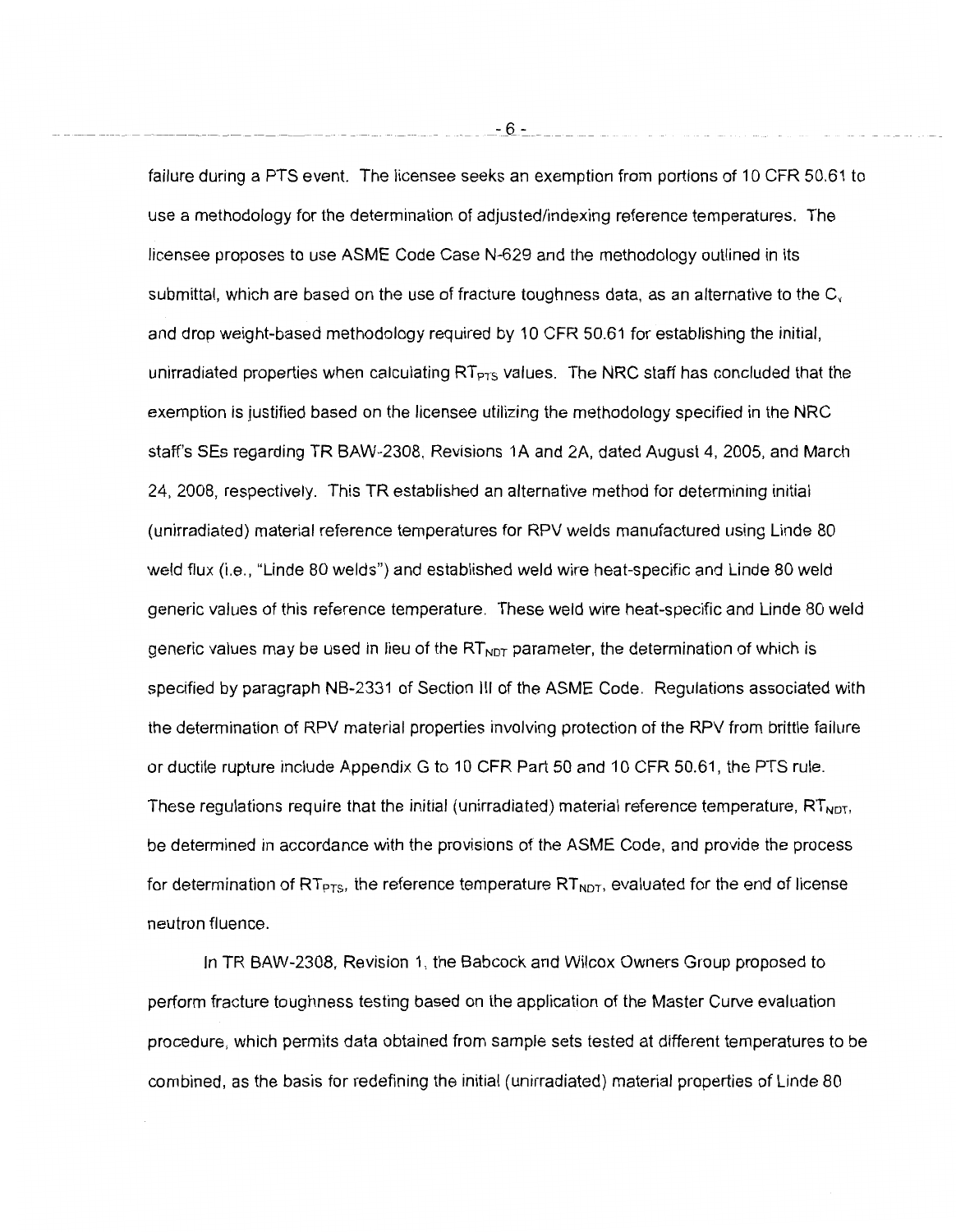welds. The NRC staff evaluated this methodology for determining Linde 80 weld initial (unirradiated) material properties and uncertainty in those properties, as well as the overall method for combining unirradiated material property measurements based on  $T_0$  (initial temperature) values (i.e., initial, unirradiated nil-ductility reference temperature ( $\text{IRT}_0$ )), with property shifts from models in Regulatory Guide (RG) 1.99, Revision 2, "Radiation Embrittlement of Reactor Vessel Materials," which are based on *Cv* testing and a defined margin term to account for uncertainties in the NRC staff SE. Table 3 in the staff's SE of BAW-2308, Revision 1, dated August 4, 2005, contains the NRC staff-accepted  $IRT<sub>T<sub>o</sub></sub>$  and initial margin (denoted as  $\sigma_i$ ) for specific Linde 80 weld wire heat numbers.

In accordance with the limitations and conditions outlined in the NRC staff's SE of TR BAW-2308, Revision 1, dated August 4, 2005, for utilizing the values in Table 3: ( 1) the licensee has utilized the appropriate NRC staff-accepted  $IRTT_0$  and  $\sigma_i$  values for applicable Linde 80 weld wire heat numbers; (2) applied chemistry factors greater than  $167^{\circ}F$  (the weld wire heat-specific chemical composition, via the methodology of RG 1.99, Revision 2, indicated that chemistry factors higher than 167°F are applicable); (3) applied a value of 28°F for  $\sigma_{\Delta}$  (i.e, shift margin) in the margin term; and (4) submitted values for  $\Delta RT_{NOT}$  and the margin term for each Linde 80 weld in the RPV through the end of the current operating license. Additionally, the NRC's SE for TR BAW-2308, Revision 2, concludes that the revised IRT<sub>10</sub> and  $\sigma_i$  values for Linde 80 weld materials are acceptable for referencing in plant-specific licensing applications as delineated in TR BAW-2308, Revision 2, and to the extent specified under Section 4.0, "Limitations and Conditions," of the SE, which states: "Future plant-specific applications for RPVs containing weld wire heat 72105, and weld wire heat 299L44, of Linde 80 welds must use the revised IRT<sub>T<sub>0</sub></sub> and  $\sigma_i$ , values in TR BAW-2308, Revision 2." The TMI-1 RPV beltline lower nozzle belt to upper shell circumferential weld contains weld heat 72105. The following TMI-1

- 7-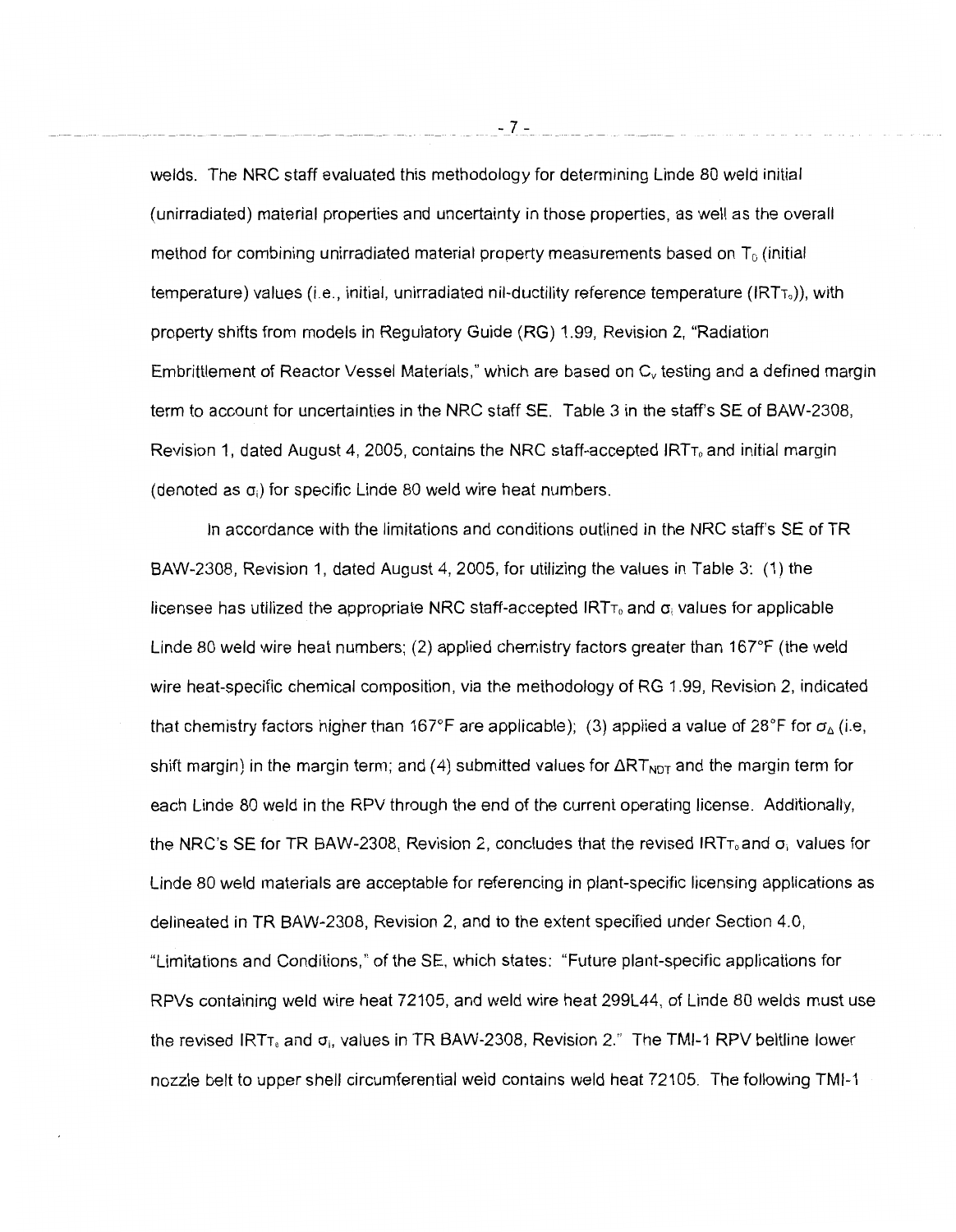RPV beltline welds contain weld heat 299L44: lower shell longitudinal weld (inner diameter 37 percent), and upper shell to lower shell circumferential weld. The licensee used the staffaccepted IRT<sub>T<sub>0</sub></sub> and  $\sigma_i$  values for Linde 80 weld materials containing weld wire heats 299L44 and 72105. The NRC staff concludes that all conditions and limitations outlined in the NRC staff SEs for TR BAW-2308, Revisions 1A and 2A, have been met for TMI-1.

The use of the methodology in TR BAW-2308, Revisions 1A and 2A, will ensure the PTS evaluation developed for the TMI-1 RPV will continue to be based on an adequately conservative estimate of RPV material properties and ensure the RPV will be protected from failure during a PTS event. The NRC staff's SEs dated August 4, 2005, and March 24, 2008, stipulate that licensees utilize the fracture toughness methodology, specified in TR BAW-2308, Revisions 1A and 2A, within the conditions and limitations delineated in theSEs.

Based on the above information, no new accident precursors are created by allowing an exemption to use an alternate methodology to comply with the requirements of 10 CFR 50.61 in determining adjusted/indexing reference temperatures; thus, the probability of postulated accidents is not increased. Also, based on the above information, the consequences of postulated accidents are not increased. Therefore, there is no undue risk to public health and safety.

#### Consistent with Common Defense and Security

The proposed exemptions would allow the licensee to use alternate methodologies from those specified in 10 CFR Part 50, Appendix G, and 10 CFR 50.61, to allow the use of fracture \_toughness test data for evaluating the integrity of the TMI-1 RPV beltline welds. This change has no relation to security issues. Therefore, the common defense and security is not impacted by these exemptions.

-- ---------------- -- ------- --~--------- --------- --- \_\_ -:\_8\_:- \_\_\_\_ --------~- --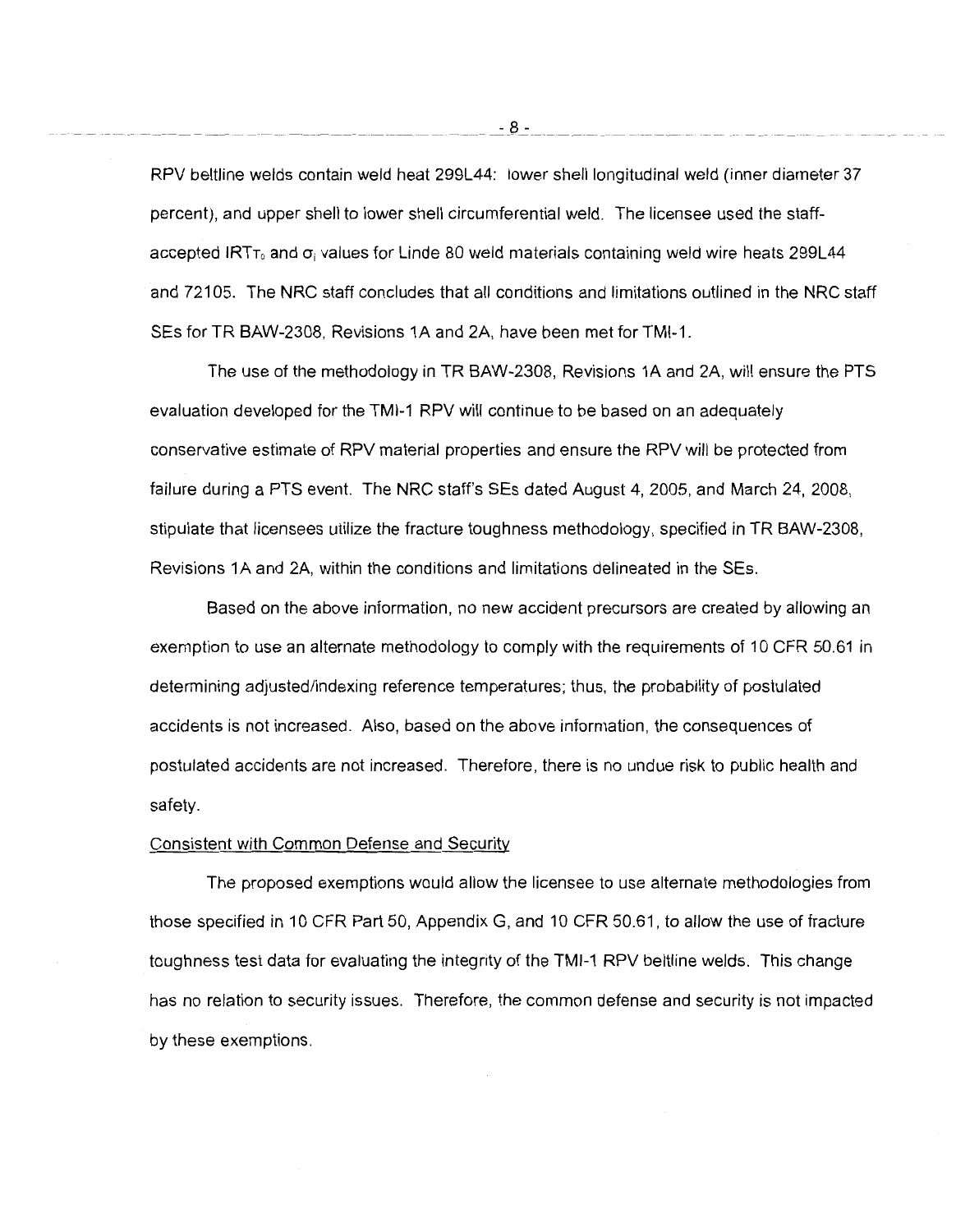## Special Circumstances

Special circumstances, in accordance with 10 CFR  $50.12(a)(2)(ii)$ , are present whenever application of the regulation in the particular circumstances is not necessary to achieve the underlying purpose of the rule. The underlying purpose of 10 CFR Part 50, Appendix G and 10 CFR 50.61 is to protect the integrity of the reactor coolant pressure boundary by ensuring that each RPV material has adequate fracture toughness. Therefore, since the underlying purpose of 10 CFR Part 50, Appendix G and 10 CFR 50.61 is achieved by an alternative methodology for evaluating RPV material fracture toughness, the special circumstances required by 10 CFR 50(a)(2)(ii) for the granting of an exemption from portions of the requirements of 10 CFR Part 50, Appendix G and 10 CFR 50.61 exist.

## 4.0 ENVIRONMENTAL CONSIDERATION

The exemptions would authorize exemptions from portions of the requirements of 10 CFR Part 50, Appendix G and 10 CFR 50.61 to allow the licensee to use an alternate methodology to incorporate fracture toughness test data for evaluating the integrity of the TMI-1 Linde 80 weld materials in the TMI-1 RPV beltline based on the use of the 1997 and 2002 editions of ASTM E 1921 and ASME Code Case N-629. Using the standard set forth in 10 CFR 50.92 for amendments to operating licenses, the NRC staff determined that the subject exemptions sought involve use of an alternate methodology to evaluate the integrity of the TMl-1 RPV Linde 80 beltline materials. The NRC has determined that these exemptions involve no significant hazards considerations:

( 1) The proposed exemptions are limited to allowing the licensee to use an alternative to the C<sub>v</sub> and drop weight-based methodology required by 10 CFR Part 50, Appendix G and 10 CFR 50.61 to evaluate the integrity of the TMI-1 Linde 80 weld materials in the TMI-1 RPV

 $-9 -$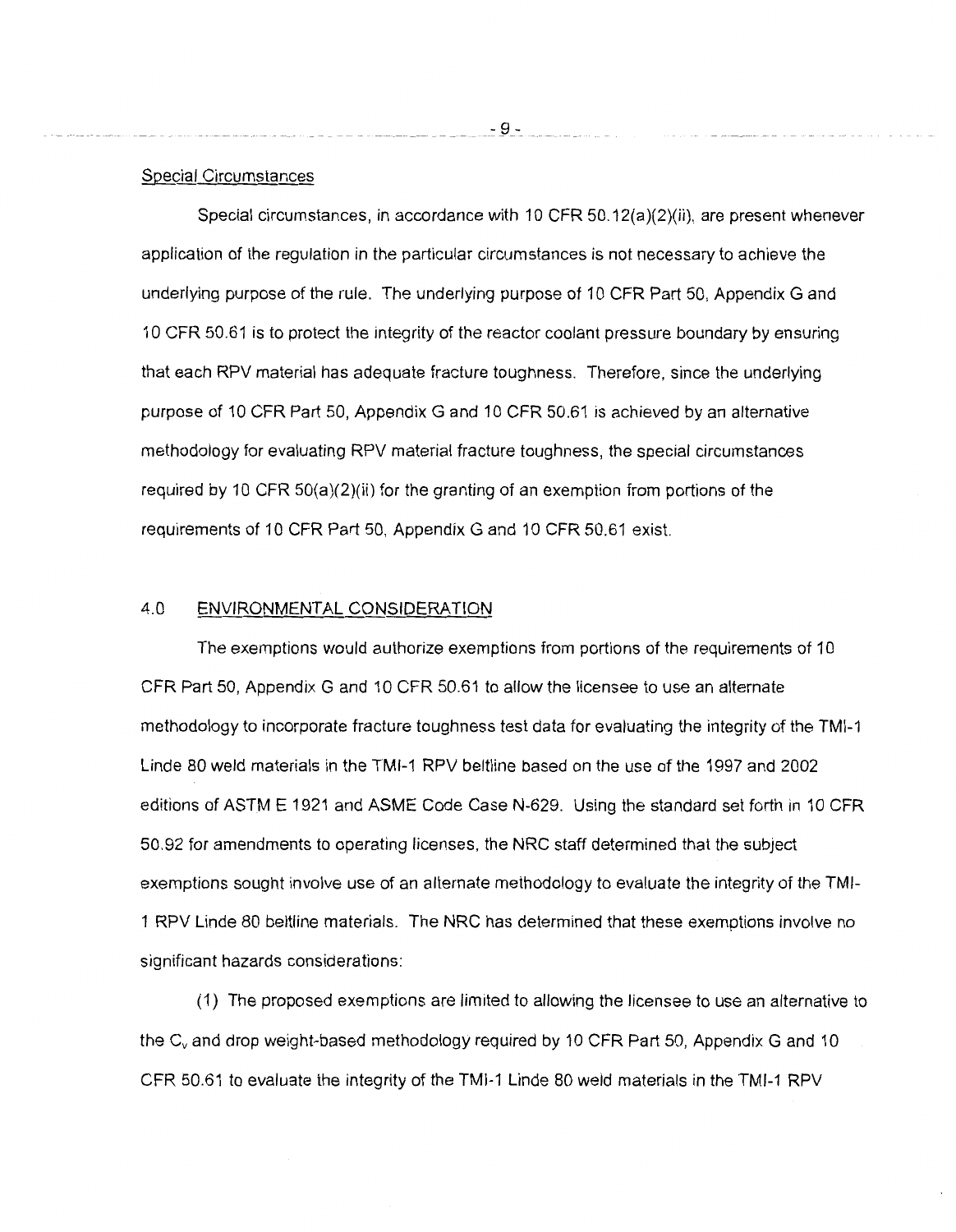beltline. The alternate methodology does not involve any physical changes to the facility and does not alter the design, function or operation of any plant equipment. Therefore, issuance of this exemption does not involve a significant increase in the probability or consequences of an accident previously evaluated.

(2) The proposed exemption does not make any changes to the facility and would not create any new accident initiators. Therefore, this exemption does not create the possibility of a new or different kind of accident from any accident previously evaluated.

(3) The proposed exemption does not alter the design, function or operation of any plant equipment. Therefore, this exemption does not involve a significant reduction in a margin of safety.

Based on the above, the NRC has concluded that the proposed exemptions do not involve significant hazards considerations under the standards set forth in 10 CFR 50.92, and accordingly, a finding of "no significant hazards consideration" is justified.

The NRC staff has also determined that the exemptions involve no significant increase in the amounts, and no significant change in the types, of any effluents that may be released offsite; that there is no significant increase in individual or cumulative occupational radiation exposure; that there is no significant construction impact; and there is no significant increase in the potential for or consequences from a radiological accident.

The NRC staff has further determined that the requirements from which the exemptions are sought involve the factors associated with 10 CFR 51.22( $c$ )( $25$ )( $vi$ )(C) – inspection or surveillance requirements. Specifically, the exemptions address the methodology used to develop the allowable pressure and temperature criteria for determining reactor coolant system heatup/cooldown and inservice leak and hydrostatic testing in accordance with Technical Specification 3.1.2, "Pressurization Heatup and Cooldown Limitations." Therefore, the criteria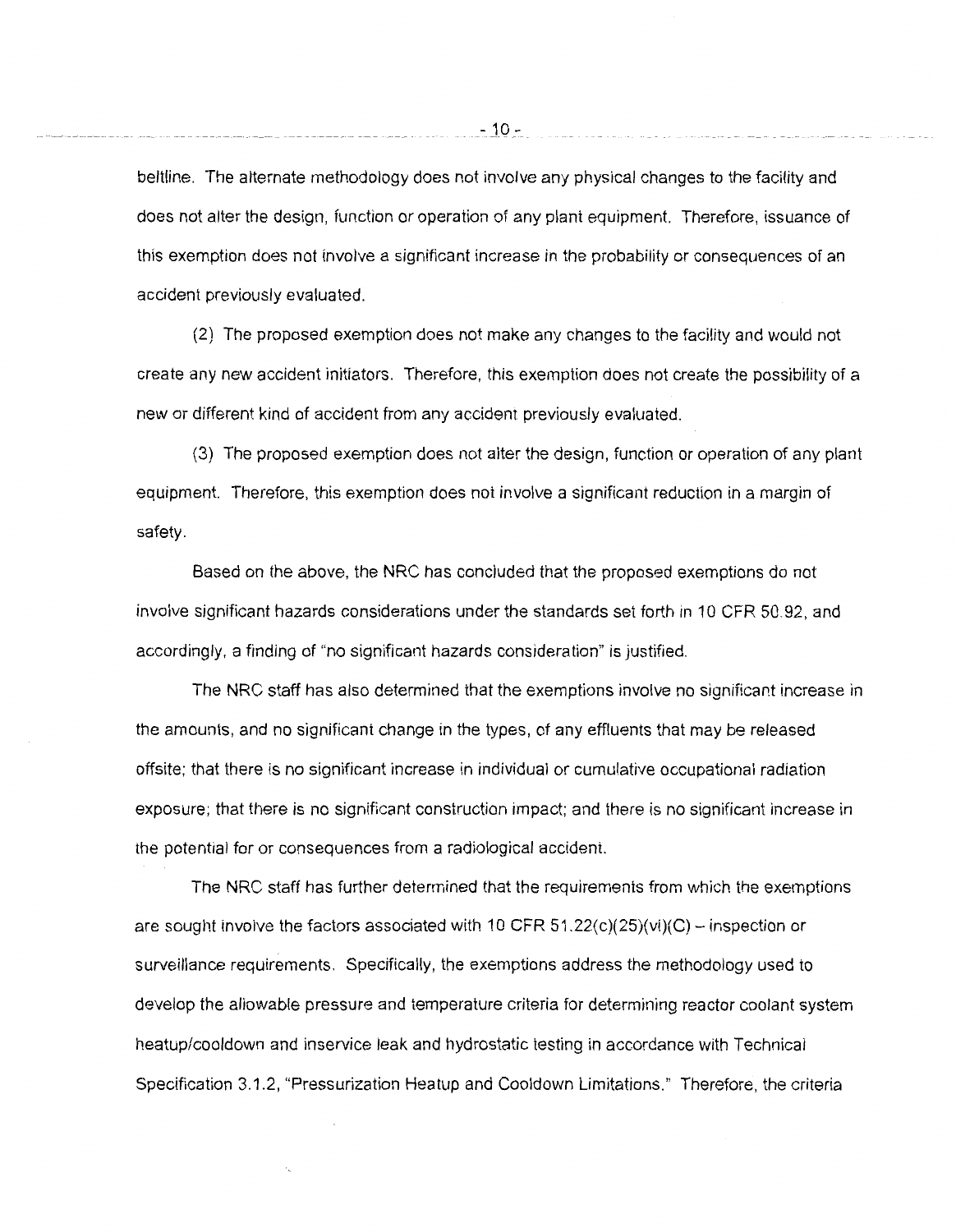specified in 51.22(c)(25)(vi)(C) is satisfied and, accordingly, the exemption meets the eligibility criteria for categorical exclusion set forth in 10 CFR  $51.22(c)(25)$ . Pursuant to 10 CFR  $51.22(b)$ , no environmental impact statement or environmental assessment is required to be prepared in connection with the issuance of the exemption.

# 5.0 CONCLUSION

Accordingly, the Commission has determined that, pursuant to 10 CFR 50.12(a), the exemptions are authorized by law, will not present an undue risk to the public health and safety, and are consistent with the common defense and security. Also, special circumstances are present. Therefore, the Commission hereby grants Exelon exemptions from the requirements of Appendix G to 10 CFR Part 50 and 10 CFR 50.61, to allow an alternative methodology that is based on using fracture toughness test data to determine initial, unirradiated properties for evaluating the integrity of the TMI-1 RPV beltline welds.

This exemption is effective upon issuance.

Dated at Rockville, Maryland, this 13<sup>th</sup> day of December 2013.

FOR THE NUCLEAR REGULATORY COMMISSION

Michele G. Evans

Michele G. Evans, Director Division of Operating Reactor Licensing Office of Nuclear Reactor Regulation